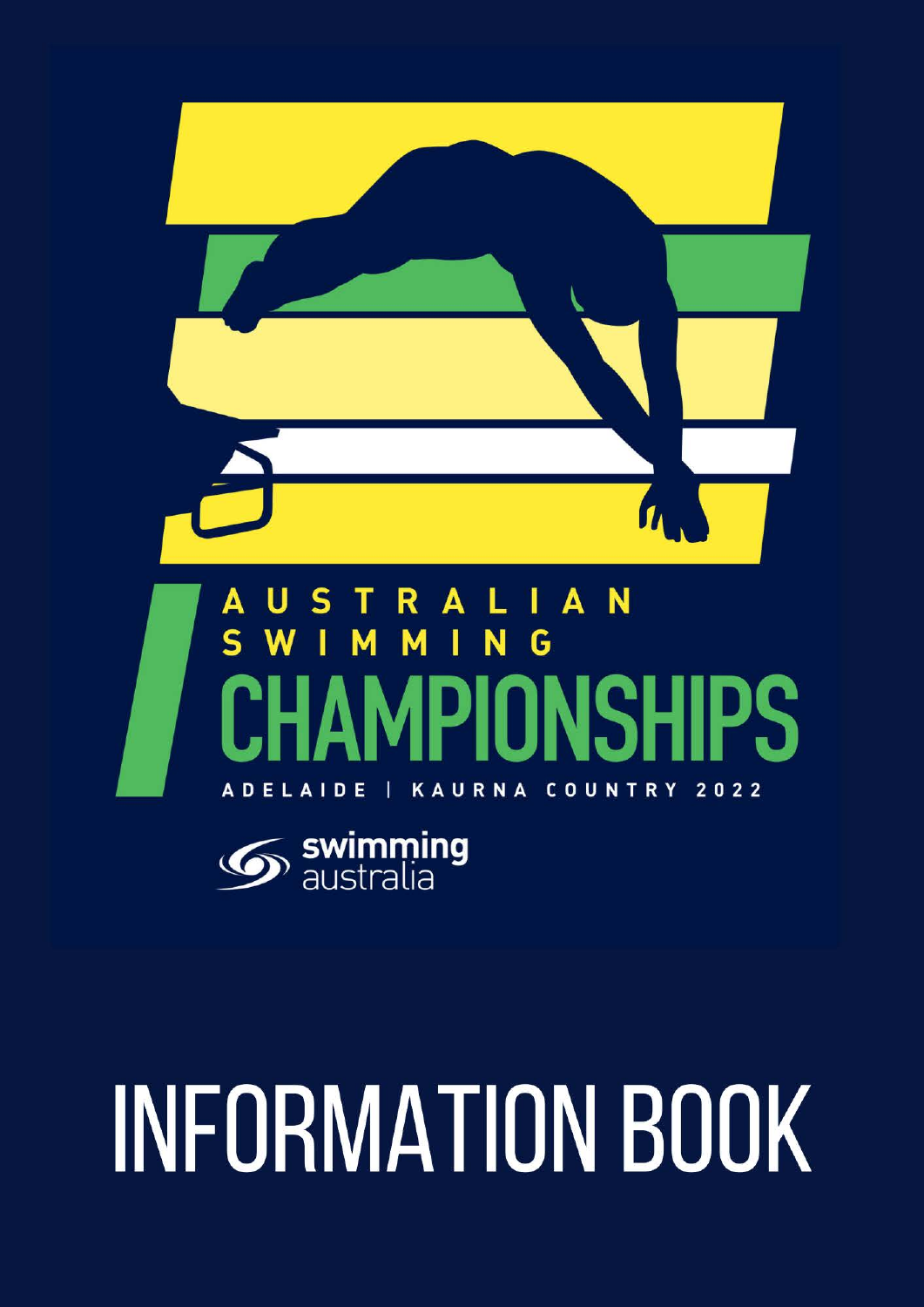

# 1. EVENT DETAILS

The 2022 Australian Swimming Championships will be held at SA Aquatic & Leisure Centre, 443 Morphet Road, Oaklands Park, SA from Tuesday 17 to Sunday 22 May 2022.

This is an Australian Championships; therefore, medals will be awarded to place getters. It also forms part of the selection process for the 2022 World Championships, World University Games and Commonwealth Games.

The event will be conducted under the Swimming Australia Rules and Swimming Australia By-Laws for the Conduct of Australian Swimming Events which can be [VIEWED HERE.](https://www.swimming.org.au/integrity-policies-rules/rules)

Stakeholders must also adhere to Swimming Australia's Code of Conduct and Safe Sport Framework which can be [VIEWED HERE.](https://www.swimming.org.au/integrity/codes-conduct)

An additional special event for swimmers and their coaches will be conducted on Tuesday 17 May. Tales from Tokyo will feature a number of athletes and coaches from the Tokyo campaign talking about their experiences, how they adapted with the year push back, and what the path to Paris looks like.

Limited seats will be available through Ticketek (at no charge). Details to come.

# 2. EVENT PERSONNEL

Annabel Williams - Event Experience Manager [annabel.williams@swimming.org.au](mailto:annabel.williams@swimming.org.au) 

Penelope Simmons – Broadcast Manager [penelope.simmons@swimming.org.au](mailto:penelope.simmons@swimming.org.au)

Shannon Smith – Competitions Manager [shannon.smith@swimming.org.au](mailto:shannon.smith@swimming.org.au) 

Karen Macleod – Technical Manager [kjmacleod@bigpond.com](mailto:kjmacleod@bigpond.com)

# 3. COVID-19 REQUIREMENTS

This event will be delivered in accordance with an approved COVID Management Plan. Finer details outlining the measures in place will be communicated in the Team Leader Notes and on the event page of the website.

Due to the unpredictable nature of COVID-19, it is important all athletes and supporters carefully consider their travel to this event from both within South Australia and interstate. Travel restrictions may change at any time.

This event should be attended on a needs-only basis, with those considered essential travelling, including:

- **Athletes**
- Coaches, team managers and support staff (limited where possible)
- Technical Officials
- Swimming Australia staff and contractors essential to event delivery and highperformance requirements
- Guardian/s of athletes aged U18

For those travelling, key considerations include:

- Wiping of high touch surfaces when sharing vehicles
- Encouraging single rooms in hotels
- Wearing face masks where physical distancing isn't possible

Taking these precautions where possible, helps us in delivering a COVID safe event.

By nominating and attending, you agree:

- You, or members of your household, are not experiencing COVID-19 or cold/flu symptoms
- You have not been in contact with any confirmed or suspected COVID-19 cases
- You are not required to be isolating in accordance with any state or territory rules





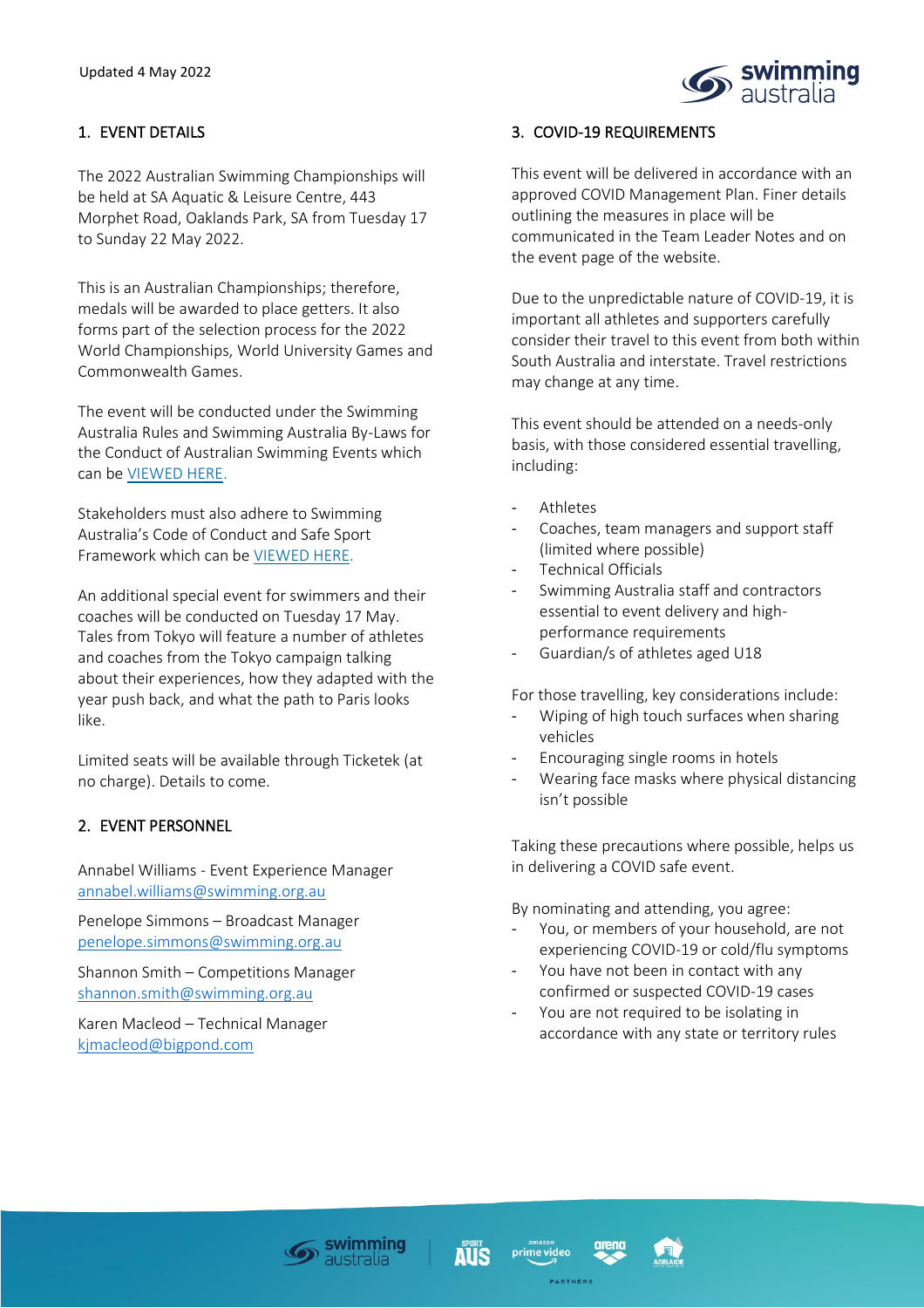

If you become unwell, you must not attend this event. On the first day of symptoms, it is important you get tested for COVID-19 at your nearest testing location. You must also notify Swimming Australia.

Swimming Australia will continue to provide updates through swimming.org.au and social media channels with relation to this event.

#### 4. OPENING HOURS

| <b>PRE-MEET</b>     | <b>MORNING</b> | <b>AFTERNOON</b> |
|---------------------|----------------|------------------|
| Monday<br>$16$ May  | $9am - 12pm$   | $3pm-6pm$        |
| Tuesday<br>$17$ May | $9am - 11am$   | $4pm-6pm$        |

| <b>RACING</b>       | <b>HEATS</b>               | <b>FINALS</b>                                         |  |  |
|---------------------|----------------------------|-------------------------------------------------------|--|--|
| Wednesday<br>18 May | 7am (gates)<br>9am (races) | 3pm (gates)<br>5pm (Age & B Finals)<br>7pm (A Finals) |  |  |
| Thursday<br>19 May  | 7am (gates)<br>9am (races) | 3pm (gates)<br>5pm (Age & B Finals)<br>7pm (A Finals) |  |  |
| Friday<br>20 May    | 7am (gates)<br>9am (races) | 3pm (gates)<br>5pm (Age & B Finals)<br>7pm (A Finals) |  |  |
| Saturday<br>21 May  | 7am (gates)<br>9am (races) | 3pm (gates)<br>5pm (Age & B Finals)<br>7pm (A Finals) |  |  |
| Sunday<br>22 May    | 7am (gates)<br>9am (races) | 3pm (gates)<br>5pm (Age & B Finals)<br>7pm (A Finals) |  |  |

# 5. PROGRAM OF EVENTS

The program of events can be found under the competitors tab on the event page of the websit[e](https://www.swimming.org.au/events/2022-australian-swimming-championships) [HERE.](https://www.swimming.org.au/events/2022-australian-swimming-championships) This event will be conducted in an 8-lane pool. Visitors may swim in the heats, however, can only progress to the B Final.

Heats will be swum combined with three finals for each event to be swum in the evening as listed

below (Open B-Finals will be swum provided at least 24 swimmers contest the heats):

#### Males

- 18 20 years Age Final
- Open B Final
- Open A Final

#### Females

- 17 19 years Age Final
- Open B Final
- Open A Final

Heats will be swum in reverse order with the fastest heat first, with the exception of the distance events.

Distance events (800m and 1500m) are timed finals with the slow heat/s in the morning and the fast heat as outlined above in the evening. All relay events are timed finals and will be contested in the evening finals session.

#### 6. QUALIFYING TIMES

We are pleased to advise that we've revised the QT's which can be found under the competitors tab on the event page of the website. There are long course and short course times for each event, with a short course time used only where a long course time has not been achieved.

Where a short course time is used for entry, swimmers will be seeded based on the long course converted time. [Click here](https://swimming.org.au/sites/default/files/assets/documents/2022%20Australian%20Swimming%20Championships%20QT%27s%201504.pdf) to view qualifying times

Age is determined by the swimmer's age as at Wednesday 18 May 2022.

Due to the change of date, swimmers whose birthday falls between 5 April and 18 May, meaning they now age-up, will compete in their new age. However, these swimmers may enter events using their previous age QT.

Please email [shannon.smith@swimming.org.au](mailto:%20shannon.smith@swimming.org.au) if this relates to you.





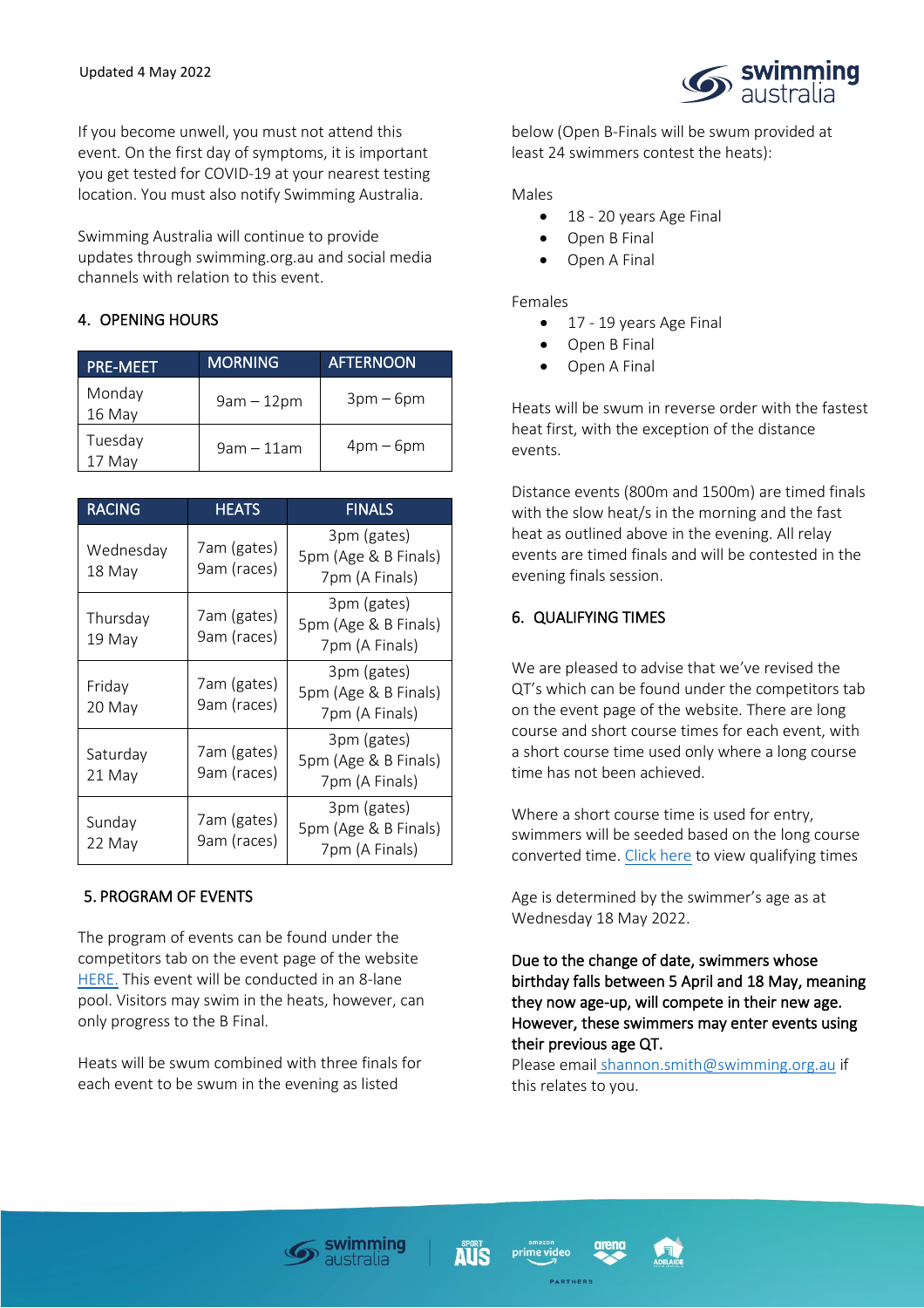

# 7. TEAM LEADER NOTES

 Team leader notes will be available on the event page of the website closer to the start date.

#### 8. ENTRY PROCEDURES

Entries will open on Wednesday 2 March 2022 in Swim Central.

Entries will close at 11:59pm ACDT on Tuesday 3 May 2022. Late entries *may* be accepted following this date at the discretion of Swimming Australia however all entry times must be achieved before the closing date. Late fees will apply.

| <b>ENTRY FEES</b>   | <b>PRICE</b>   |
|---------------------|----------------|
| Individual event    | \$28 per event |
| Relay               | \$60 per team  |
| Relay only swimmers | \$20           |

#### Important notes:

- Swimmers must enter the event appropriate to their age. E.g., Male  $18 - 20$ years enter the Age event, all others enter the Open event.
- The top 8 swimmers regardless of age will swim the A Final, with the next fastest 8 swimmers to swim the B Final (provided at least 24 contest the heats).
- The Age Final will consist of the 8 fastest remaining swimmers from the relevant age band (i.e., Male 18 – 20 years and Female  $17 - 19$  years).
- Open medals will be awarded in each A Final, with Age medals awarded based on the fastest 3 swimmers of the relevant age band regardless of which final they contested. Therefore, swimmers may be awarded both an Open and Age medal.

Relay only swimmers note: Where a swimmer is not competing in any individual events, you must email [events@swimming.org.au](mailto:events@swimming.org.au) to receive a payment link to ensure you have accreditation, paying the relevant fee of \$20.

swimming

# 9. ACCREDITATION

Accreditation can be collected from the accreditation box at the event entry on pre-meet or competition days. Accreditation passes must be visible at all times and are strictly non-transferable.

#### [CLICK HERE TO APPLY FOR ACCREDITATION.](https://swimmingaus.eventsair.com/2022-australian-swimming-championship/register)

Clubs are advised that they will need to apply for their accreditation passes using the link above. All individuals are required to have a current and valid WWCC. There are three different types of accreditations available to clubs which include:

- Coach: (\$95)
- Team Manager (\$95)
- Support Staff (\$50)

Accreditation limits per club do apply and are as follows:

| <b>ATHLETES IN</b><br><b>INDIVIDUAL EVENTS</b> | <b>TOTAL</b><br><b>ACCREDITATIONS</b> |
|------------------------------------------------|---------------------------------------|
| $1$ to 5                                       |                                       |
| 6 to 10                                        |                                       |
| 11 to 20                                       |                                       |
| 21 to 30                                       |                                       |
| $31+$                                          |                                       |

- Team Manager packs are restricted to x 2 for teams of 30 or less and x 3 for teams larger than 30
- Support Staff must upload a PPLI (Personal Public Liability Insurance) certificate

Accreditation applications must be made in advance and WILL NOT be accepted onsite.





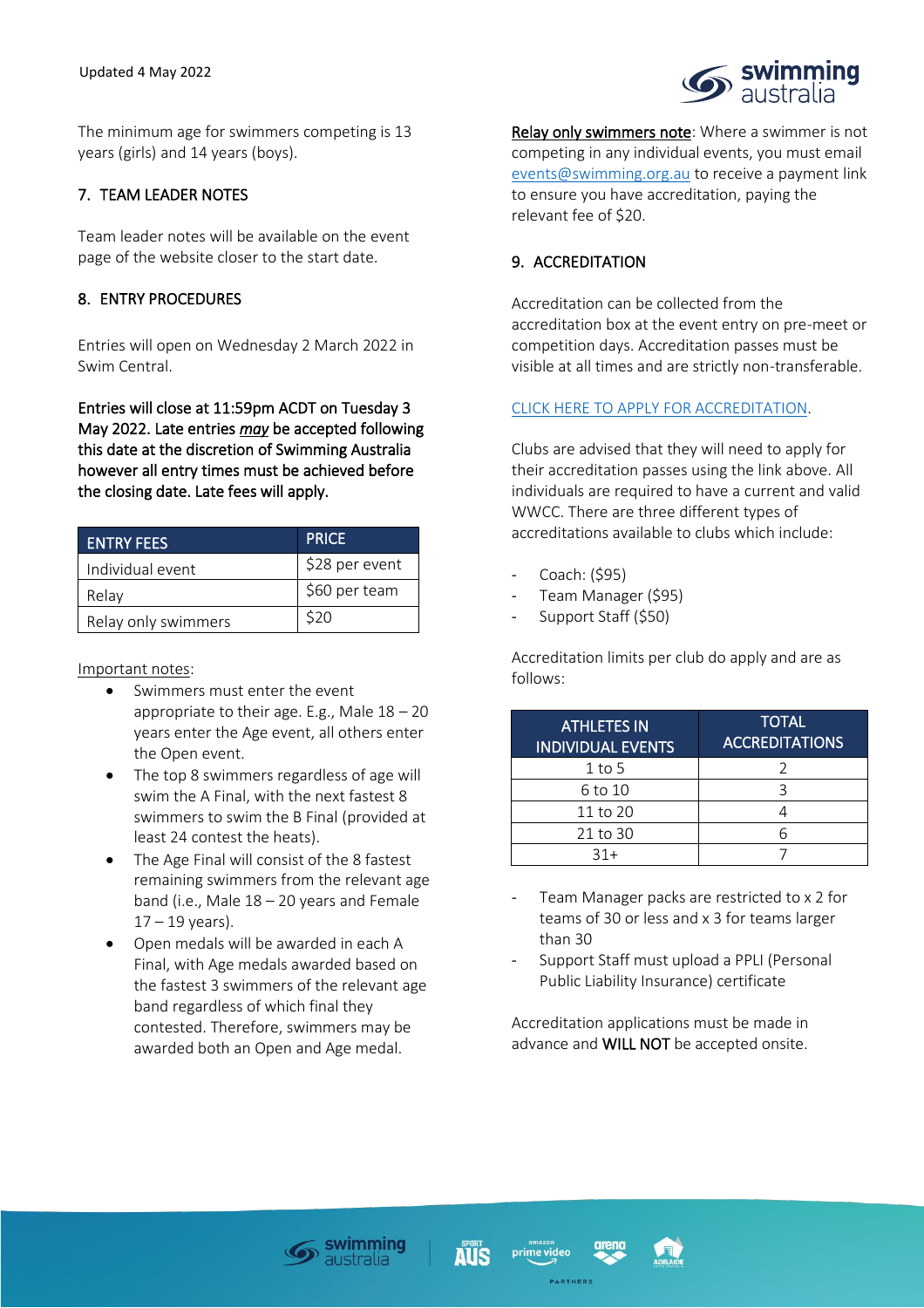

Applications will close at 11:59pm ACDT on Tuesday 3 May 2022. Late applications *may* be accepted following this date at the discretion of Swimming Australia. Late fees will apply.

# Please note athletes automatically receive accreditation and do not need to apply separately.

# 10. SELF-MARSHALLING

Self-marshalling will be in place for this event. Swimmers will be instructed by the check starter to move behind the blocks once the race ahead of them has entered the water has entered the water.

An overflow space (marshalling room) will be available for swimmers to ready themselves prior to their race. Swimmers must report to this area for check-in prior to their heat as stated below:

Swimmers will only be permitted to enter the selfmarshalling area as follows:

- 50m events 8 heats prior to their heat
- 100m and 200m events 4 heats prior to their heat
- 400m events 2 heats prior to their heat
- 800m and 1500m events 1 heat prior to their heat

There will be check starters on hand to direct the swimmers to the pool deck.

Self-Marshalling will take place for all heats and timed finals; for finals refer below.

# Finals

All finals will be marshalled in the marshalling room.

Any swimmer entered in the first or second event of the finals session, who fails to report to the marshalling area at least 10 minutes prior to the scheduled start of the session, may be deemed to be a withdrawal.

For all subsequent finals, any swimmer who fails to report by the start of the event at least two events prior to their event, may be deemed to be a withdrawal.

A help desk will be set up at the start/finish end of the pool and can be used by swimmers when they require assistance.

# 11.TICKETING

Swimming Australia is working through its COVID safe obligations and will have more information regarding ticketing in the near future. We appreciate your patience as we navigate these challenges.

# 12. ATHLETE & COACH SEATING

A coaches' viewing area will be available overlooking the start/finish end of the competition pool opposite the AOE room.

Seating for all accredited persons will be available in the grandstand overlooking the warm-up pool.

Space is not allocated and cannot be reserved. Swimmers and clubs are advised that they cannot reserve space or leave items overnight.

Space will be allocated on a first come first serve basis.

# 13. LIVESTREAM AND RESULTS

Results will be published around the venue, on meet mobile and will be available via the live results tab on the Swimming Australia Website.

The event will be available to stream via Prime Video.